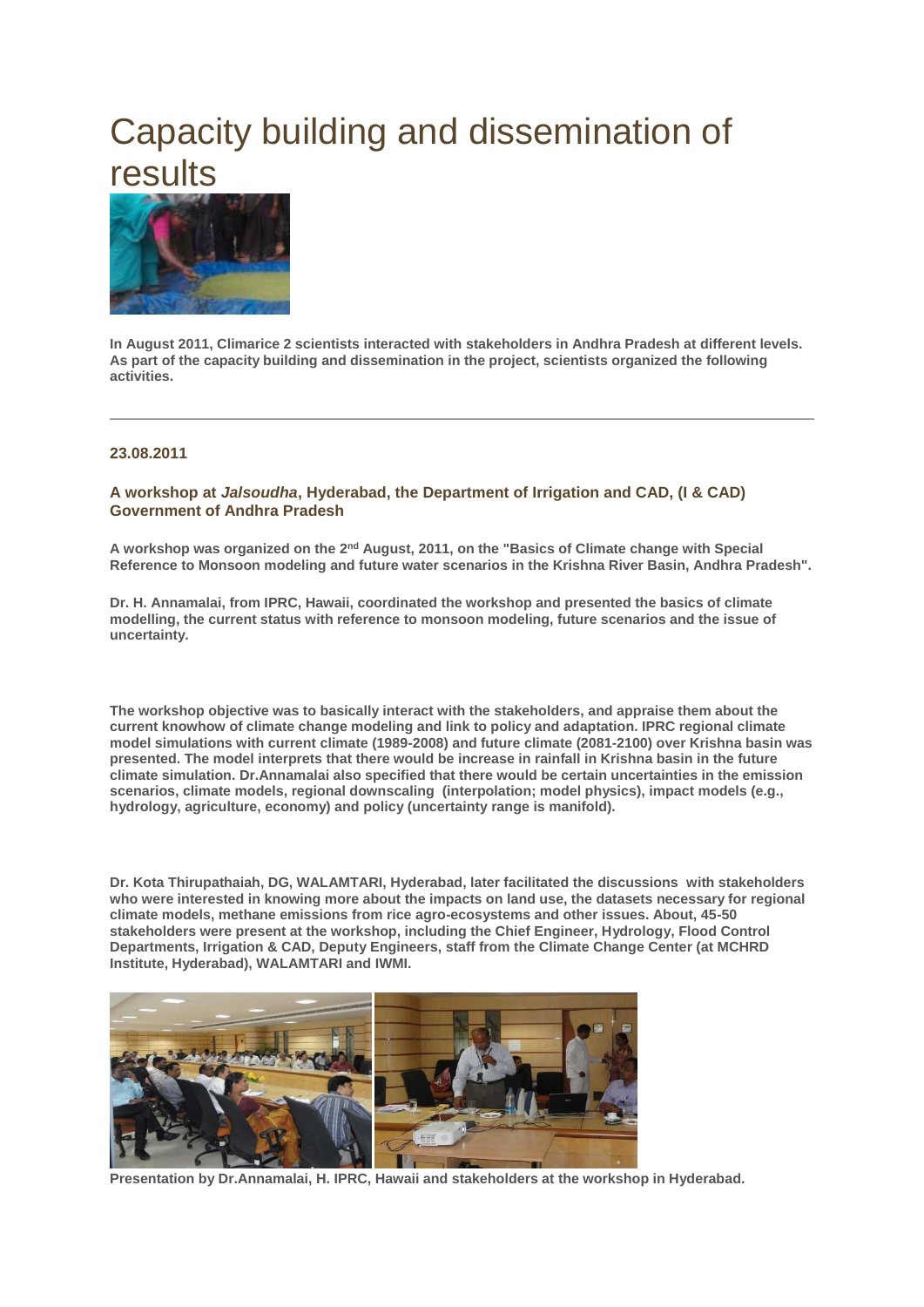#### *Focus group meeting at WALAMTARI*

*On the 3rd of August , IWMI, organized a Focus Group meeting to share results with local scientists at WALAMTARI. Scientists from TNAU, Dr.Lakshmanan and Dr.Geetha Lakshmi, presented the Climarice 2 results and adaptation measures that are being tried out. Discussions focused on Azolla and its importance in rice cropping systems, water use efficiency rice varieties and cropping systems.*



*Picture: Paricipants at the Focus Goup meeting at WALAMTARI, Hyderabad*

## *Training on Azolla - Livestock feed and Biofertiliser for rice at RARS, LAM (4/8/2011)*

*Climarice 2 has formal cooperation with the Agricultural Univ. of Andhra Pradesh through the Regional Agricultural Research Station at Lam, Guntur. In August two scientists, Dr. Lakshmanan and Dr. Geetha Lakshmi conducted training workshops on Azolla and its importance as biofertiliser and livestock feed at*  Lam. They also emphasized the need for integrated research to address the climate change impacts and *engaging stakeholders in research projects.*

*Fifty participants attended the training program, including scientific staff and representatives from RARS, Lam; Farmers from the pilot villages; Water Distributary canal president; Nilagiri foundation (an NGO); KVK, Krishna district; agricultural officers, WALAMTARI and IWMI. Though azolla is recommended as a biofertiliser crop for the last two decades farmers are unable to upscale it due to the non-availability of Mother inoculum and awareness about it benefits. Dr. Sankara Reddy, Associate Director of Research, RARS, LAM pointed out that biofertilisers like Azolla will play a key role in the reduction of methane gases and nitrous oxide from rice cropping systems.*